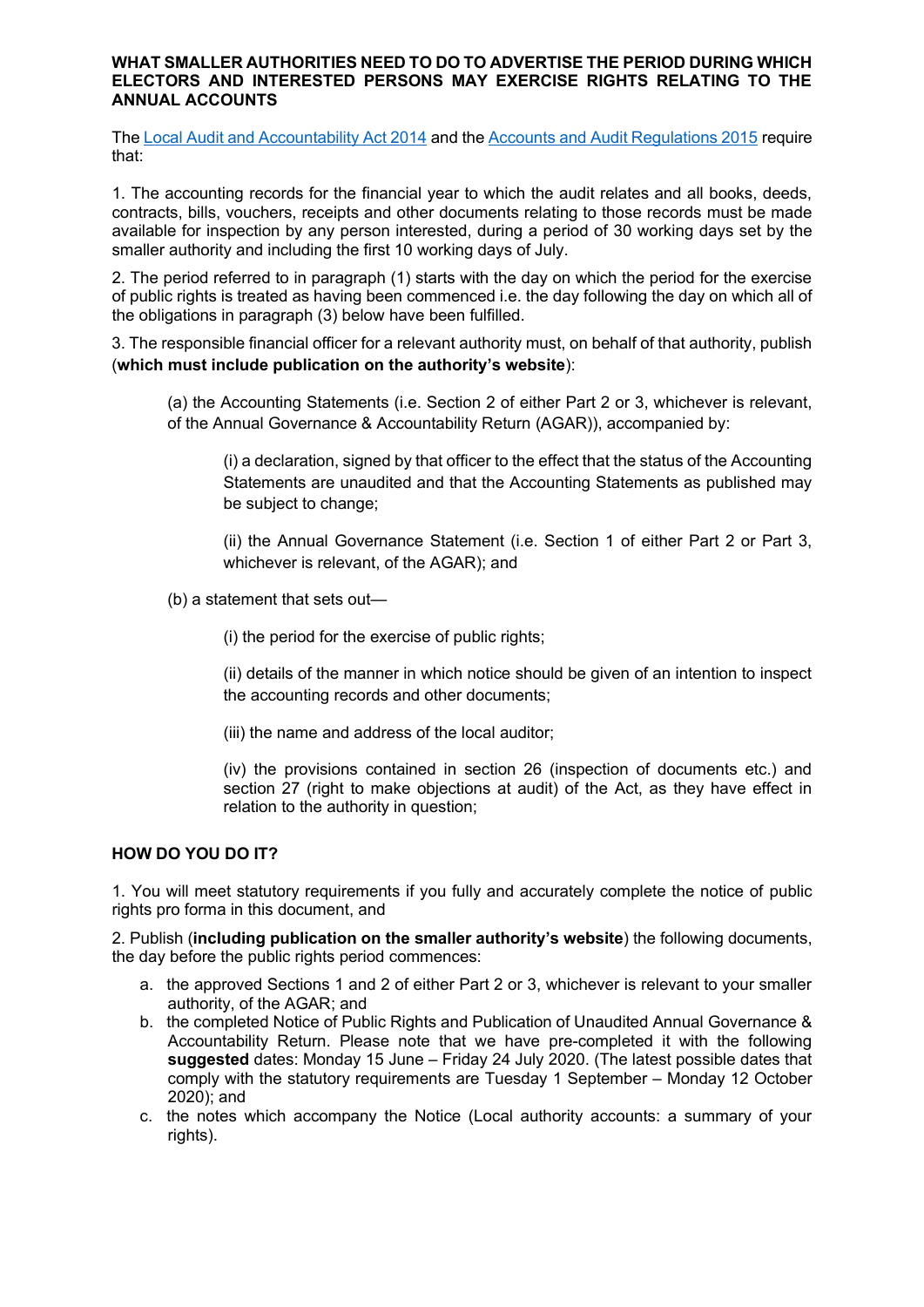'n

# **NOTICE OF PUBLIC RIGHTS AND PUBLICATION OF UNAUDITED ANNUAL GOVERNANCE & ACCOUNTABILITY RETURN**

## **ACCOUNTS FOR THE YEAR ENDED 31 MARCH 2021**

# **Local Audit and Accountability Act 2014 Sections 25, 26 and 27 The Accounts and Audit Regulations 2015 (SI 2015/234)**

| <b>NOTICE</b>                                                                                                                                                                                                                                                                                                                                                                                                                                                                                                                                                                                                                                                                                                                                                                                                                                                                                | <b>NOTES</b>                                                                                                                                                           |
|----------------------------------------------------------------------------------------------------------------------------------------------------------------------------------------------------------------------------------------------------------------------------------------------------------------------------------------------------------------------------------------------------------------------------------------------------------------------------------------------------------------------------------------------------------------------------------------------------------------------------------------------------------------------------------------------------------------------------------------------------------------------------------------------------------------------------------------------------------------------------------------------|------------------------------------------------------------------------------------------------------------------------------------------------------------------------|
| 1. Date of announcement (a):_____ Friday 17 June 2022______<br>2. Each year the smaller authority's Annual Governance and Accountability<br>Return (AGAR) needs to be reviewed by an external auditor appointed by<br>Smaller Authorities' Audit Appointments Ltd. The unaudited AGAR has been<br>published with this notice. As it has yet to be reviewed by the appointed auditor,<br>it is subject to change as a result of that review.<br>Any person interested has the right to inspect and make copies of the<br>accounting records for the financial year to which the audit relates and all<br>books, deeds, contracts, bills, vouchers, receipts and other documents relating<br>to those records must be made available for inspection by any person<br>interested. For the year ended 31 March 2021 these documents will be available<br>on reasonable notice by application to: | (a) Insert date of placing of the notice<br>which must be not less than 1 day before<br>the date in (c) below                                                          |
| (b) Mrs Rachel Avery, Town Clerk & Responsible Financial Officer                                                                                                                                                                                                                                                                                                                                                                                                                                                                                                                                                                                                                                                                                                                                                                                                                             | Insert<br>(b)<br>name,<br>position<br>and<br>address/telephone<br>number/<br>email                                                                                     |
| Council Offices, 8a North Street, Crediton, Devon, EX17 2BT                                                                                                                                                                                                                                                                                                                                                                                                                                                                                                                                                                                                                                                                                                                                                                                                                                  | address, as appropriate, of the Clerk or<br>other person to which any person may                                                                                       |
| Tel: 01363 773717 E-mail: townclerk@crediton.gov.uk                                                                                                                                                                                                                                                                                                                                                                                                                                                                                                                                                                                                                                                                                                                                                                                                                                          | apply to inspect the accounts                                                                                                                                          |
| commencing on (c) Monday 20 June 2022                                                                                                                                                                                                                                                                                                                                                                                                                                                                                                                                                                                                                                                                                                                                                                                                                                                        | (c) Insert date, which must be at least 1<br>day after the date of announcement in (a)<br>above and at least 30 working days<br>before the date appointed in (d) below |
| and ending on (d) Friday 29 July 2022                                                                                                                                                                                                                                                                                                                                                                                                                                                                                                                                                                                                                                                                                                                                                                                                                                                        |                                                                                                                                                                        |
| 3. Local government electors and their representatives also have:<br>The opportunity to question the appointed auditor about the accounting<br>records; and                                                                                                                                                                                                                                                                                                                                                                                                                                                                                                                                                                                                                                                                                                                                  | (d) The inspection period between (c) and<br>(d) must be 30 working days inclusive<br>and must include the first 10 working<br>days of July.                           |
| The right to make an objection which concerns a matter in respect of which<br>the appointed auditor could either make a public interest report or apply to<br>the court for a declaration that an item of account is unlawful. Written notice<br>of an objection must first be given to the auditor and a copy sent to the<br>smaller authority.                                                                                                                                                                                                                                                                                                                                                                                                                                                                                                                                             |                                                                                                                                                                        |
| The appointed auditor can be contacted at the address in paragraph 4 below for<br>this purpose between the above dates only.                                                                                                                                                                                                                                                                                                                                                                                                                                                                                                                                                                                                                                                                                                                                                                 |                                                                                                                                                                        |
| 4. The smaller authority's AGAR is subject to review by the appointed auditor<br>under the provisions of the Local Audit and Accountability Act 2014, the<br>Accounts and Audit Regulations 2015 and the NAO's Code of Audit Practice<br>2015. The appointed auditor is:                                                                                                                                                                                                                                                                                                                                                                                                                                                                                                                                                                                                                     |                                                                                                                                                                        |
| PKF Littlejohn LLP (Ref: SBA Team)<br><b>1 Westferry Circus</b><br><b>Canary Wharf</b><br>London E14 4HD<br>(sba@pkf-littlejohn.com)                                                                                                                                                                                                                                                                                                                                                                                                                                                                                                                                                                                                                                                                                                                                                         |                                                                                                                                                                        |
| Rachel Avery, Town Clerk &<br>5. This announcement is made by (e)                                                                                                                                                                                                                                                                                                                                                                                                                                                                                                                                                                                                                                                                                                                                                                                                                            |                                                                                                                                                                        |
| <b>Responsible Financial Officer</b>                                                                                                                                                                                                                                                                                                                                                                                                                                                                                                                                                                                                                                                                                                                                                                                                                                                         | (e) Insert name and position of person<br>placing the notice $-$ this person must be<br>the responsible financial officer for the                                      |
|                                                                                                                                                                                                                                                                                                                                                                                                                                                                                                                                                                                                                                                                                                                                                                                                                                                                                              | smaller authority                                                                                                                                                      |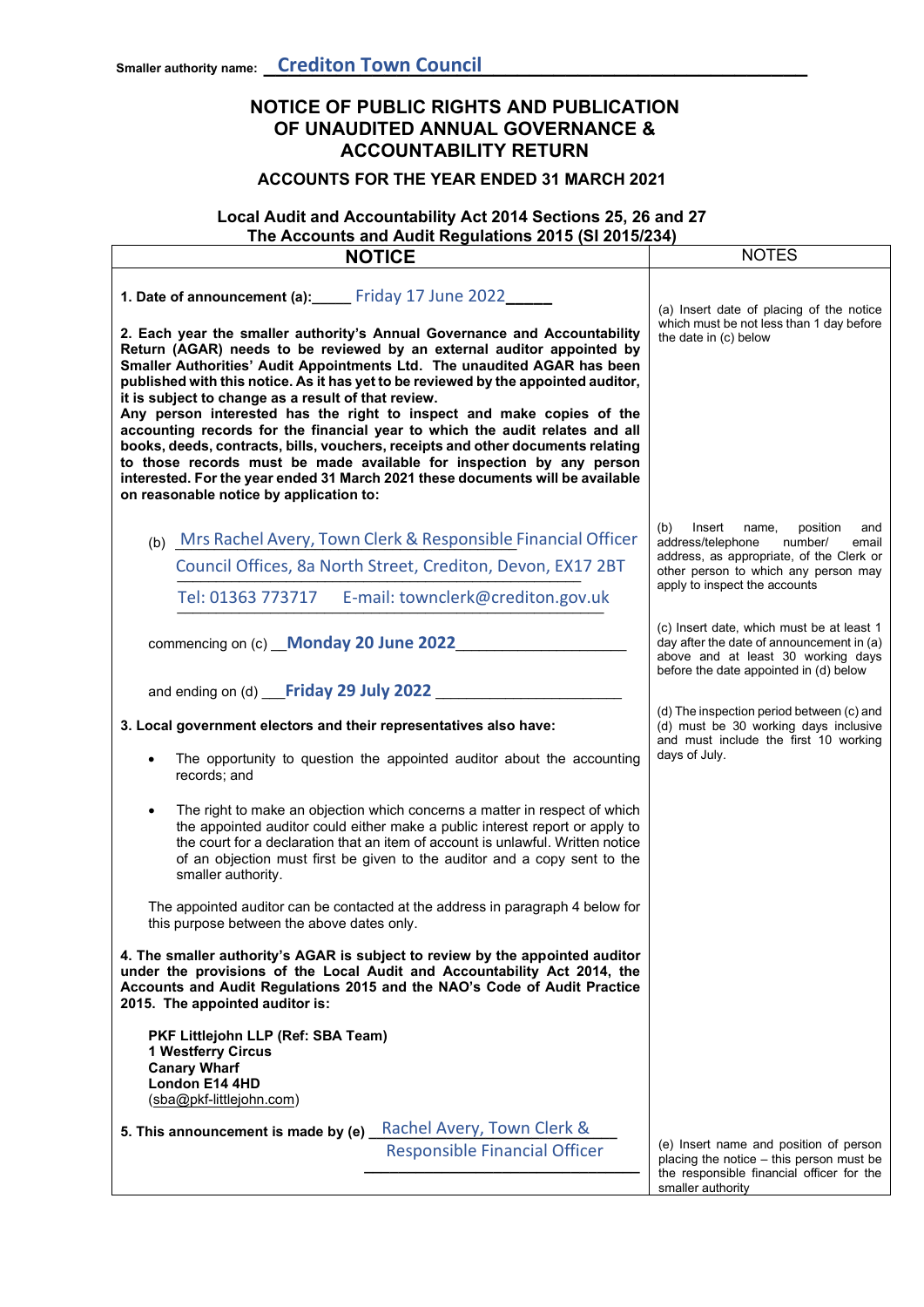### **LOCAL AUTHORITY ACCOUNTS: A SUMMARY OF YOUR RIGHTS**

#### **Please note that this summary applies to all relevant smaller authorities, including local councils, internal drainage boards and 'other' smaller authorities.**

### **The basic position**

The [Local Audit and Accountability Act 2014](http://www.legislation.gov.uk/ukpga/2014/2/contents) (the Act) governs the work of auditors appointed to smaller authorities. This summary explains the provisions contained in Sections 26 and 27 of the Act. The Act, the [Accounts and Audit Regulations 2015](http://www.legislation.gov.uk/uksi/2015/234/contents/made) and the [Accounts and Audit \(Coronavirus\)](http://www.legislation.gov.uk/uksi/2020/404/contents/made)  [\(Amendment\) Regulations 2020](http://www.legislation.gov.uk/uksi/2020/404/contents/made) also cover the duties, responsibilities and rights of smaller authorities, other organisations and the public concerning the accounts being audited.

As a local elector, or an interested person, you have certain legal rights in respect of the accounting records of smaller authorities. As an interested person you can inspect accounting records and related documents. If you are a local government elector for the area to which the accounts relate you can also ask questions about the accounts and object to them. You do not have to pay directly for exercising your rights. However, any resulting costs incurred by the smaller authority form part of its running costs. Therefore, indirectly, local residents pay for the cost of you exercising your rights through their council tax.

#### **The right to inspect the accounting records**

Any interested person can inspect the accounting records, which includes but is not limited to local electors. You can inspect the accounting records for the financial year to which the audit relates and all books, deeds, contracts, bills, vouchers, receipts and other documents relating to those records. You can copy all, or part, of these records or documents. Your inspection must be about the accounts, or relate to an item in the accounts. You cannot, for example, inspect or copy documents unrelated to the accounts, or that include personal information (Section 26  $(6) - (10)$ ) of the Act explains what is meant by personal information). You cannot inspect information which is protected by commercial confidentiality. This is information which would prejudice commercial confidentiality if it was released to the public and there is not, set against this, a very strong reason in the public interest why it should nevertheless be disclosed.

When smaller authorities have finished preparing accounts for the financial year and approved them, they must publish them (including on a website). There must be a 30 working day period, called the 'period for the exercise of public rights', during which you can exercise your statutory right to inspect the accounting records. Smaller authorities must tell the public, including advertising this on their website, that the accounting records and related documents are available to inspect. By arrangement you will then have 30 working days to inspect and make copies of the accounting records. You may have to pay a copying charge. **Legislative changes have been made as a result of the restrictions imposed by the Coronavirus for the 2019/20 reporting year which mean that there is no requirement for a common period for public rights. The period for the exercise of public rights must however commence on or before 1 September 2020.** The advertisement must set out the dates of the period for the exercise of public rights, how you can communicate to the smaller authority that you wish to inspect the accounting records and related documents, the name and address of the auditor, and the relevant legislation that governs the inspection of accounts and objections.

#### **The right to ask the auditor questions about the accounting records**

**You should first ask your smaller authority** about the accounting records, since they hold all the details. If you are a local elector, your right to ask questions of the external auditor is enshrined in law. However, while the auditor will answer your questions where possible, they are not always obliged to do so. For example, the question might be better answered by another organisation, require investigation beyond the auditor's remit, or involve disproportionate cost (which is borne by the local taxpayer). Give your smaller authority the opportunity first to explain anything in the accounting records that you are unsure about. If you are not satisfied with their explanation, you can question the external auditor about the accounting records.

The law limits the time available for you formally to ask questions. This must be done in the period for the exercise of public rights, so let the external auditor know your concern as soon as possible. The advertisement or notice that tells you the accounting records are available to inspect will also give the period for the exercise of public rights during which you may ask the auditor questions,